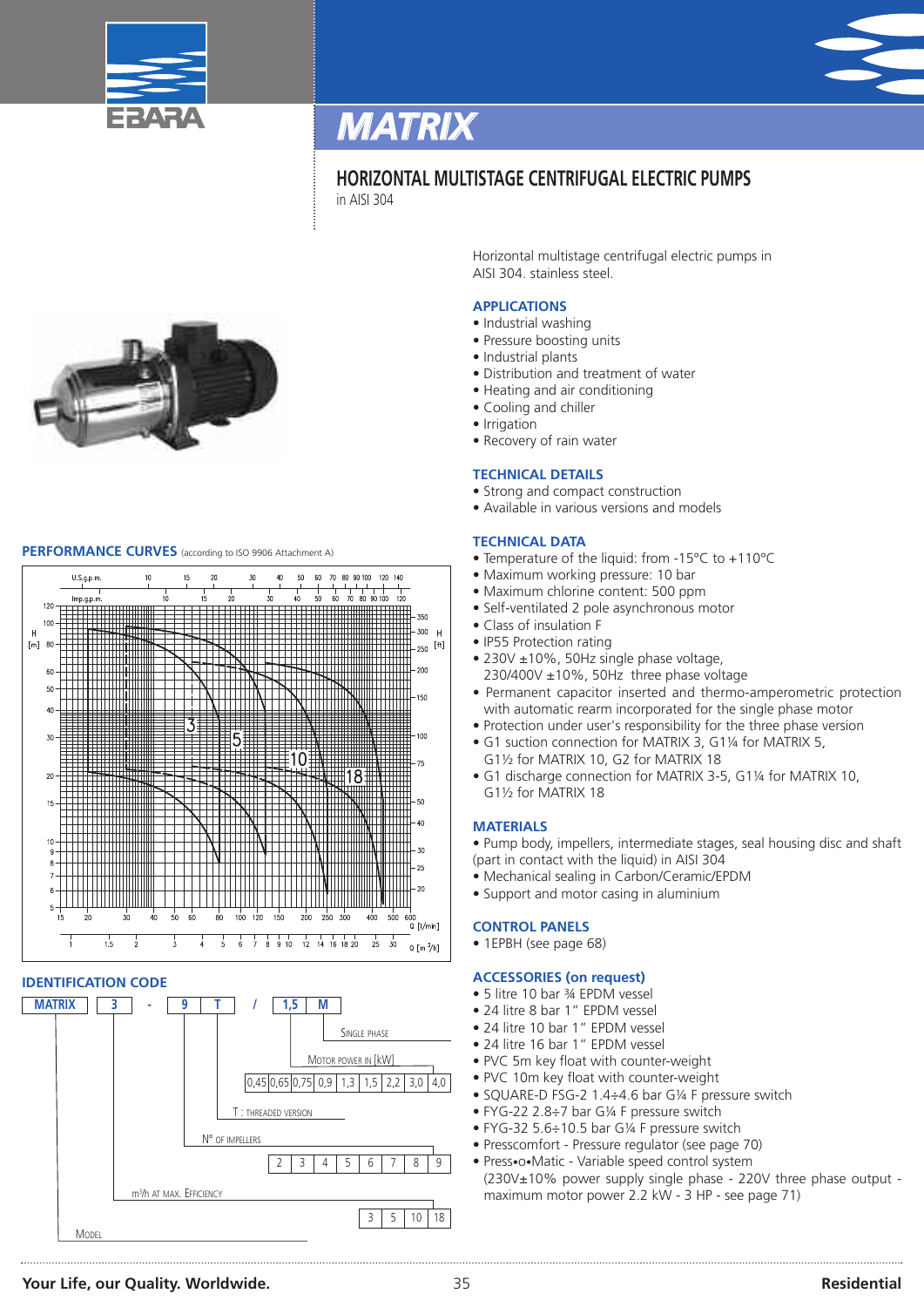

### **HORIZONTAL MULTISTAGE CENTRIFUGAL ELECTRIC PUMPS**

in AISI 304

### **MATRIX 3 range PERFORMANCE CURVES** (from <sup>2</sup> to <sup>5</sup> impellers)

(according to ISO 9906 Attachment A)







#### **MATRIX 3 range PERFORMANCE CURVES** (from <sup>6</sup> to <sup>9</sup> impellers) (according to ISO 9906 Attachment A)





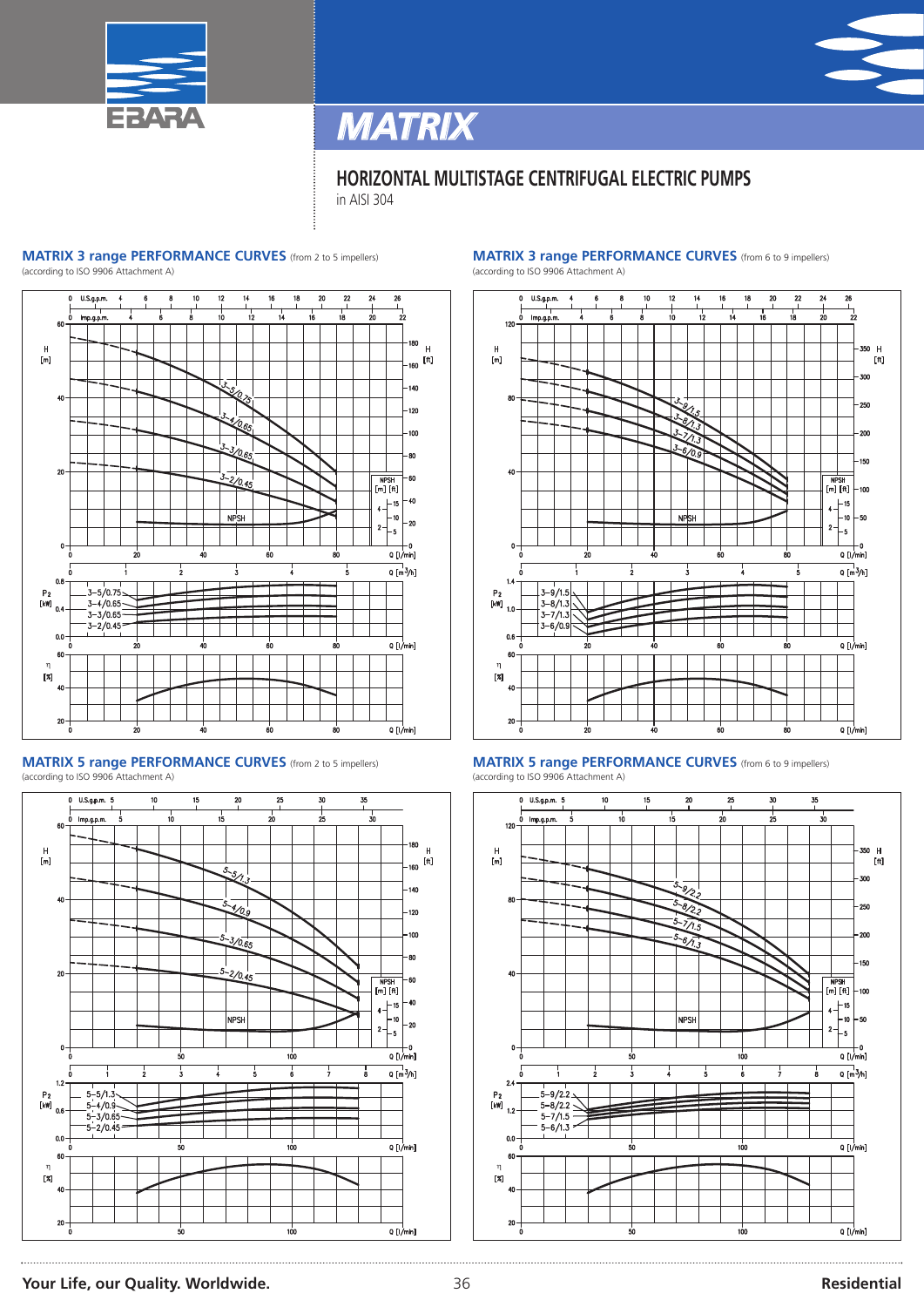

### **HORIZONTAL MULTISTAGE CENTRIFUGAL ELECTRIC PUMPS**

in AISI 304

### **MATRIX 10 range PERFORMANCE CURVES** (from <sup>2</sup> to <sup>4</sup> impellers)

 $\frac{1}{2}$  according to ISO 9906 Attachment A)



**MATRIX 18 range PERFORMANCE CURVES** (from <sup>2</sup> to <sup>4</sup> impellers) (according to ISO 9906 Attachment A)



#### **MATRIX 10 range PERFORMANCE CURVES** (from <sup>5</sup> to <sup>6</sup> impellers) (according to ISO 9906 Attachment A)







### **Your Life, our Quality. Worldwide.** 37 **Residential**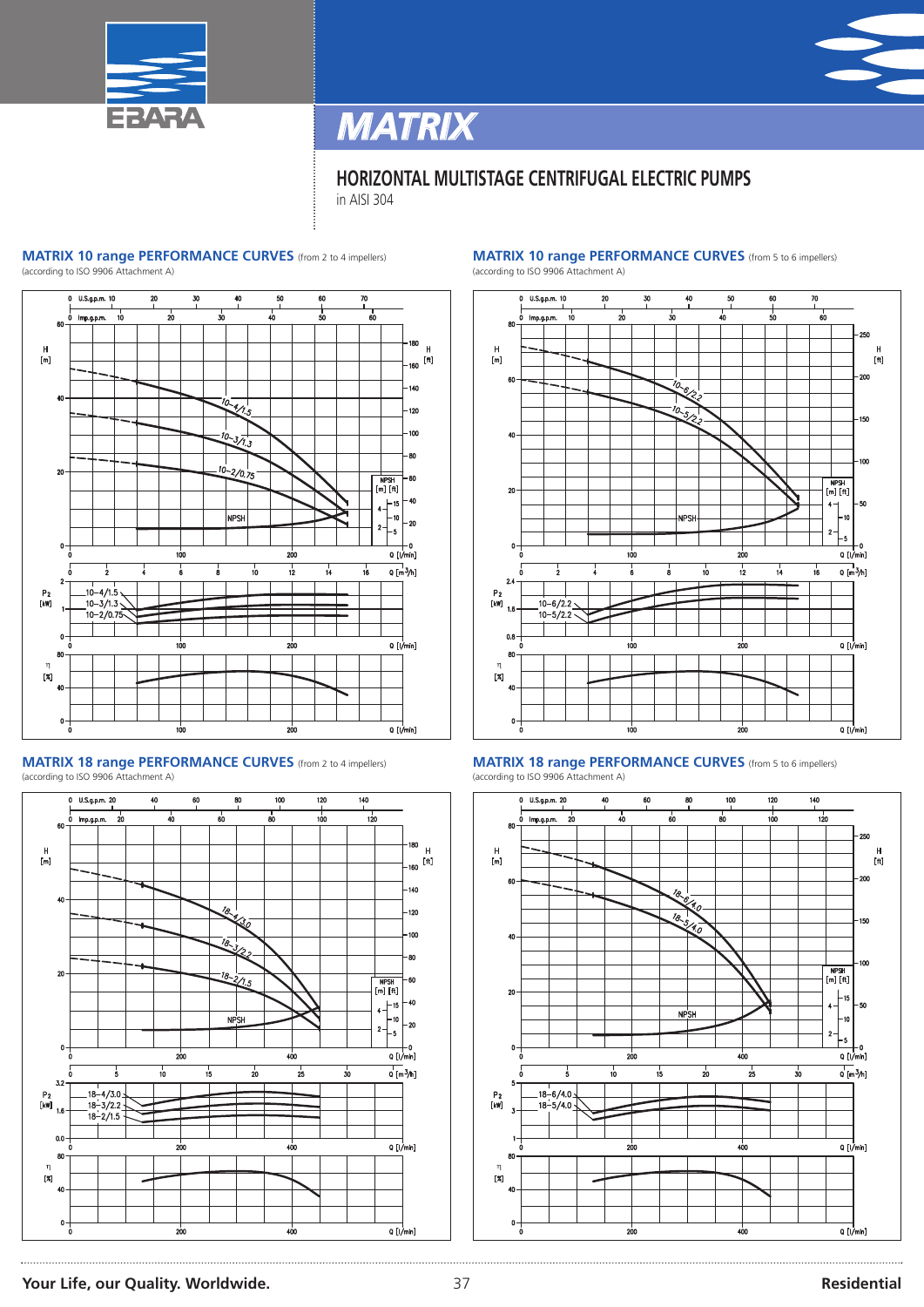



### **HORIZONTAL MULTISTAGE CENTRIFUGAL ELECTRIC PUMPS**

in AISI 304

### **PERFORMANCE TABLE**

| <b>Model</b>             |                         |      | $\overline{P_2}$        |                          |                          |                |      |      |                          | Q=Flow rate |                          |      |      |                |      |      |                |
|--------------------------|-------------------------|------|-------------------------|--------------------------|--------------------------|----------------|------|------|--------------------------|-------------|--------------------------|------|------|----------------|------|------|----------------|
| <b>230V</b>              | 230/400V                |      |                         | 20<br><i>l/min</i>       | 30                       | 45             | 60   | 80   | 100                      | 130         | 160                      | 200  | 250  | 300            | 350  | 400  | 450            |
| single phase             | three-phase             | [HP] | [kW]                    | 1,2<br>m <sup>3</sup> /h | 8,1                      | 2,7            | 3,6  | 4,8  | 6                        | 7,8         | 9.6                      | 12   | 15   | 18             | 21   | 24   | 27             |
|                          |                         |      |                         |                          |                          |                |      |      |                          | H=Head [m]  |                          |      |      |                |      |      |                |
| MATRIX 3-2T/0.45M        | MATRIX 3-2T/0.45        | 0.6  | 0,45                    | 20,9                     | 19.6                     | 17.0           | 13.6 | 8,0  |                          |             |                          |      |      |                |      |      |                |
| MATRIX 3-3T/0.65M        | MATRIX 3-3T/0.65        | 0,9  | 0,65                    | 31,4                     | 29,3                     | 25,5           | 20,4 | 12,0 |                          |             |                          |      |      |                |      |      |                |
| MATRIX 3-4T/0.65N        | MATRIX 3-4T/0.65        | 0.9  | 0,65                    | 42,0                     | 39.7                     | 34,0           | 27.2 | 16,0 |                          |             |                          |      |      |                |      |      |                |
| MATRIX 3-5T/0.75M        | <b>MATRIX 3-5T/0.75</b> |      | 0,75                    | 52,5                     | 49,0                     | 42,5           | 34,0 | 20,0 |                          |             |                          |      |      |                |      |      |                |
| <b>MATRIX 3-6T/0.9M</b>  | MATRIX 3-6T/0.9         | .2   | 0,9                     | 62,5                     | 58,5                     | 51,0           | 41,0 | 24,0 |                          |             |                          |      |      |                |      |      |                |
| <b>MATRIX 3-7T/1.3M</b>  | <b>MATRIX 3-7T/1.3</b>  | .8   | $\overline{c}$          | 73,0                     | 68,5                     | 59,5           | 47,5 | 28,0 |                          |             |                          |      |      |                |      |      |                |
| MATRIX 3-8T/1.3M         | <b>MATRIX 3-8T/1.3</b>  | .8   | 3,                      | 83,5                     | 78.0                     | 68,0           | 54,5 | 32,0 |                          |             |                          |      |      |                |      |      |                |
| <b>MATRIX 3-9T/1.5M</b>  | <b>MATRIX 3-9T/1.5</b>  |      | .5                      | 94,0                     | 88,0                     | 76,5           | 61,0 | 36,0 |                          |             |                          |      |      |                |      |      |                |
| MATRIX 5-2T/0 45M        | <b>MATRIX 5-2T/0.45</b> | 0,6  | 0,45                    |                          | 21,5                     | 20,5           | 19,3 | 17,4 | 14,7                     | 8,8         |                          |      |      |                |      |      |                |
| MATRIX 5-3T/0.65M        | MATRIX 5-3T/0.65        | 0,9  | 0,65                    |                          | 32,3                     | 30,7           | 29,0 | 26,0 | 22,0                     | 13,2        |                          |      |      |                |      |      |                |
| <b>MATRIX 5-4T/0.9M</b>  | <b>MATRIX 5-4T/0.9</b>  | ,2   | 0,9                     |                          | 43,0                     | 41,0           | 38,6 | 34.7 | 29,4                     | 17,6        |                          |      |      |                |      |      |                |
| <b>MATRIX 5-5T/1.3N</b>  | <b>MATRIX 5-5T/1.3</b>  | .8   | $\overline{3}$          |                          | 54,0                     | 51,0           | 48.5 | 43.5 | 36,7                     | 22,0        | $\overline{a}$           |      |      |                |      |      | $\overline{a}$ |
| MATRIX 5-6T/1.3M         | <b>MATRIX 5-6T/1.3</b>  | 8,   | ,3                      |                          | 64,5                     | 61,5           | 58,0 | 52,0 | 44,0                     | 26,4        | $\overline{\phantom{a}}$ |      |      |                |      |      |                |
| <b>MATRIX 5-7T/1.5M</b>  | <b>MATRIX 5-7T/1.5</b>  |      | 1,5                     |                          | 75,5                     | 72,0           | 67,5 | 61.0 | 51,5                     | 30,8        |                          |      |      |                |      |      |                |
| <b>MATRIX 5-8T/2.2M</b>  | <b>MATRIX 5-8T/2.2</b>  | 3    | $\overline{2,2}$        |                          | 86,0                     | 82,0           | 77,0 | 69,5 | 58,5                     | 35,2        | $\overline{\phantom{a}}$ |      |      |                |      |      |                |
| <b>MATRIX 5-9T/2.2M</b>  | <b>MATRIX 5-9T/2.2</b>  | ₹    | 2,2                     |                          | 97,0                     | 92,0           | 87,0 | 78,0 | 66,0                     | 39.6        | $\overline{\phantom{a}}$ |      |      |                |      |      |                |
| MATRIX 10-2T/0.75M       | MATRIX 10-2T/0.75       |      | 0,75                    |                          |                          | $\overline{a}$ | 22,2 | 21,4 | 20,6                     | 19.1        | 17,0                     | 12.8 | 5.8  |                |      |      |                |
| MATRIX 10-3T/1.3N        | MATRIX 10-3T/1.3        | .8   | $\overline{\mathbf{3}}$ |                          |                          | $\overline{a}$ | 33,3 | 32.7 | 30,9                     | 28,6        | 25,5                     | 19,3 | 8.7  | $\overline{a}$ |      |      |                |
| MATRIX 10-4T/1.5M        | MATRIX 10-4T/1 5        |      | .5                      |                          | $\overline{\phantom{a}}$ | $\overline{a}$ | 44,5 | 43,0 | 41,0                     | 38.7        | 34,0                     | 25,7 | 11.6 |                |      |      |                |
| MATRIX 10-5T/2.2M        | MATRIX 10-5T/2.2        |      | 2.2                     |                          |                          |                | 55.5 | 53,5 | 51,5                     | 47,5        | 42,5                     | 32.1 | 14,5 |                |      |      |                |
| <b>MATRIX 10-6T/2.2M</b> | MATRIX 10-6T/2.2        | 3    | 2,2                     |                          |                          | $\overline{a}$ | 66.5 | 64,5 | 62,0                     | 57,0        | 51,0                     | 38,5 | 17,4 |                |      |      |                |
| <b>MATRIX 18-2T/1.5M</b> | MATRIX 18-2T/1.5        |      | .5                      |                          |                          |                |      |      | $\overline{\phantom{0}}$ | 22,0        | 21,3                     | 20.2 | 18.7 | 16,8           | 14,2 | 10,3 | 5,2            |
| <b>MATRIX 18-3T/2.2M</b> | <b>MATRIX 18-3T/2.2</b> | २    | 2,2                     |                          |                          |                |      |      | $\overline{\phantom{a}}$ | 33,0        | 31,9                     | 30,4 | 28,1 | 25,2           | 21,3 | 15,5 | 7,8            |
|                          | <b>MATRIX 18-4T/3</b>   | 4    | 3                       |                          |                          |                |      |      |                          | 44,0        | 42,5                     | 40,5 | 37,4 | 33,6           | 28,4 | 20,6 | 10,4           |
|                          | <b>MATRIX 18-5T/4</b>   | 5,5  | 4                       |                          |                          |                |      |      |                          | 55,0        | 53,0                     | 50,5 | 47,0 | 42,0           | 35,5 | 25,8 | 13,0           |
|                          | <b>MATRIX 18-6T/4</b>   | 5,5  | 4                       |                          |                          |                |      |      |                          | 66,0        | 64,0                     | 60,5 | 56,0 | 50,5           | 42,5 | 30,9 | 15,6           |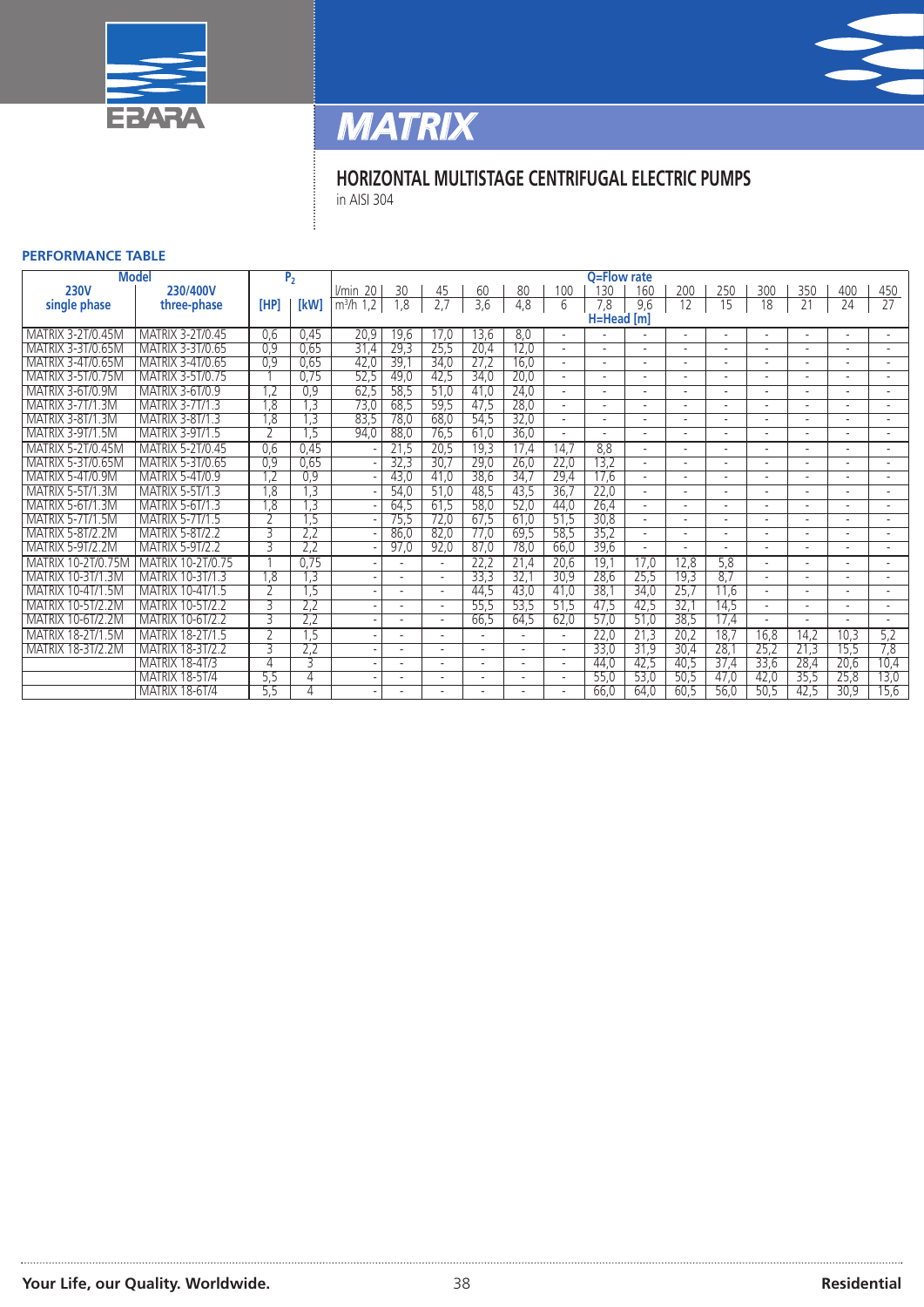



**HORIZONTAL MULTISTAGE CENTRIFUGAL ELECTRIC PUMPS** in AISI 304

### **MATRIX 3-5-10-18 DIMENSIONS**



### **DIMENSIONS TABLE**

| <b>Model</b>             | <b>Dimensions [mm]</b> |     |     |                          |     |                          |                          |                          |                    |                          |                          | <b>Weight</b> |     |                                |                 |
|--------------------------|------------------------|-----|-----|--------------------------|-----|--------------------------|--------------------------|--------------------------|--------------------|--------------------------|--------------------------|---------------|-----|--------------------------------|-----------------|
|                          | Fig.                   | В   |     | D                        |     | H3                       | Н4                       |                          | R                  |                          |                          | W             | D1  | D <sub>2</sub>                 |                 |
|                          |                        |     |     |                          |     | [1]                      | $[2]$                    |                          |                    | [2]                      | $[1]$                    |               |     |                                | [kg]            |
| MATRIX 3-2T/0,45M        |                        | 360 | 171 | $\overline{\phantom{0}}$ | 103 | $\overline{\phantom{a}}$ | 200                      | 84                       | 151,5              | PG1                      | $\overline{\phantom{a}}$ | $88 \div 97$  | 11  | 111                            | 8,5             |
| MATRIX 3-2T/0,45         |                        | 360 | 171 | $\overline{\phantom{0}}$ | 103 | 192                      | $\overline{\phantom{0}}$ | $\overline{\phantom{a}}$ | 151,5              | $\overline{\phantom{a}}$ | PG1                      | $88 \div 97$  | 111 | 111                            | 8,4             |
| <b>MATRIX 3-3T/0,65M</b> |                        | 360 | 171 | $\overline{\phantom{0}}$ | 103 | $\overline{\phantom{a}}$ | 200                      | 84                       | 151,5              | PG1 <sup>4</sup>         | $\overline{\phantom{a}}$ | $88 \div 97$  | 11  | $1$ $\overline{1}$             | 9,9             |
| MATRIX 3-3T/0,65         |                        | 360 | 171 | $\overline{\phantom{0}}$ | 103 | 192                      | $\overline{\phantom{0}}$ | $\overline{\phantom{a}}$ | $15\overline{1.5}$ | $\overline{\phantom{a}}$ | <b>PG11</b>              | $88 \div 97$  | 111 | 111                            | 9,8             |
| MATRIX 3-4T/0.65M        |                        | 384 | 171 | $\overline{\phantom{0}}$ | 127 | $\overline{\phantom{a}}$ | 200                      | 84                       | 175.5              | <b>PG11</b>              | $\overline{\phantom{a}}$ | $88 \div 97$  | 111 | 111                            | 10,6            |
| MATRIX 3-4T/0.65         |                        | 384 | 171 | $\overline{\phantom{0}}$ | 127 | 192                      | $\overline{\phantom{a}}$ | $\overline{\phantom{a}}$ | 175.5              | $\overline{\phantom{a}}$ | <b>PG11</b>              | $88 \div 97$  | 111 | 111                            | 10,4            |
| <b>MATRIX 3-5T/0,75M</b> |                        | 408 | 171 | $\overline{\phantom{0}}$ | 151 |                          | 200                      | 84                       | 199,5              | PG1                      | $\overline{\phantom{a}}$ | $88 \div 97$  | 111 | 111                            | 12,5            |
| MATRIX 3-5T/0,75         |                        | 408 | 171 | $\overline{\phantom{0}}$ | 151 | 192                      | $\overline{\phantom{0}}$ | $\overline{\phantom{a}}$ | 199,5              |                          | <b>PG11</b>              | $88 \div 97$  | 11  | 111                            | 12,4            |
| MATRIX 3-6T/0,9M         |                        | 432 | 171 | $\overline{\phantom{0}}$ | 175 | $\overline{\phantom{0}}$ | 219                      | 106                      | 223,5              | M20x1.5                  | $\overline{\phantom{a}}$ | $88 \div 97$  | 111 | 1 <sup>H</sup>                 | 13,7            |
| <b>MATRIX 3-6T/0.9</b>   |                        | 432 | 171 | $\overline{\phantom{0}}$ | 175 | 192                      | $\overline{\phantom{0}}$ | $\overline{\phantom{0}}$ | 223,5              |                          | <b>PG11</b>              | $88 \div 97$  | 111 | 111                            | 13.7            |
| <b>MATRIX 3-7T/1.3M</b>  |                        | 493 | 198 | 18                       | 199 | $\overline{\phantom{0}}$ | 226                      | 112                      | 247.5              | M20x1.5                  | $\overline{\phantom{a}}$ | $88 \div 97$  | 111 | 111                            | 16,3            |
| <b>MATRIX 3-7T/1.3</b>   |                        | 493 | 198 | 118                      | 199 | 209                      | $\overline{\phantom{a}}$ | $\overline{\phantom{a}}$ | 247.5              |                          | <b>PG11</b>              | $88 \div 97$  | 11  | 111                            | $\overline{16}$ |
| <b>MATRIX 3-8T/1,3M</b>  |                        | 517 | 198 | 142                      | 223 | $\overline{\phantom{a}}$ | 226                      | 112                      | 271.5              | M20x1.5                  | $\overline{\phantom{a}}$ | $88 \div 97$  | 11  | $\overline{4}$ $\overline{11}$ | 16,3            |
| <b>MATRIX 3-8T/1.3</b>   |                        | 517 | 198 | 142                      | 223 | 209                      | $\overline{\phantom{0}}$ | $\overline{\phantom{0}}$ | 271.5              |                          | <b>PG11</b>              | $88 \div 97$  | 111 | 111                            | 16,8            |
| <b>MATRIX 3-9T/1,5M</b>  |                        | 541 | 198 | 166                      | 247 | $\overline{a}$           | 226                      | $1\overline{12}$         | 295,5              | M20x1.5                  | $\overline{a}$           | $88 \div 97$  | 11  | 111                            | 18,3            |
| <b>MATRIX 3-9T/1.5</b>   |                        | 541 | 198 | 166                      | 247 | 209                      | $\overline{\phantom{a}}$ | $\overline{\phantom{a}}$ | 295,5              | $\overline{\phantom{a}}$ | PG1                      | $88 \div 97$  | 111 | 111                            | 17.7            |

[1]= Three-phase only [2]= Single phase only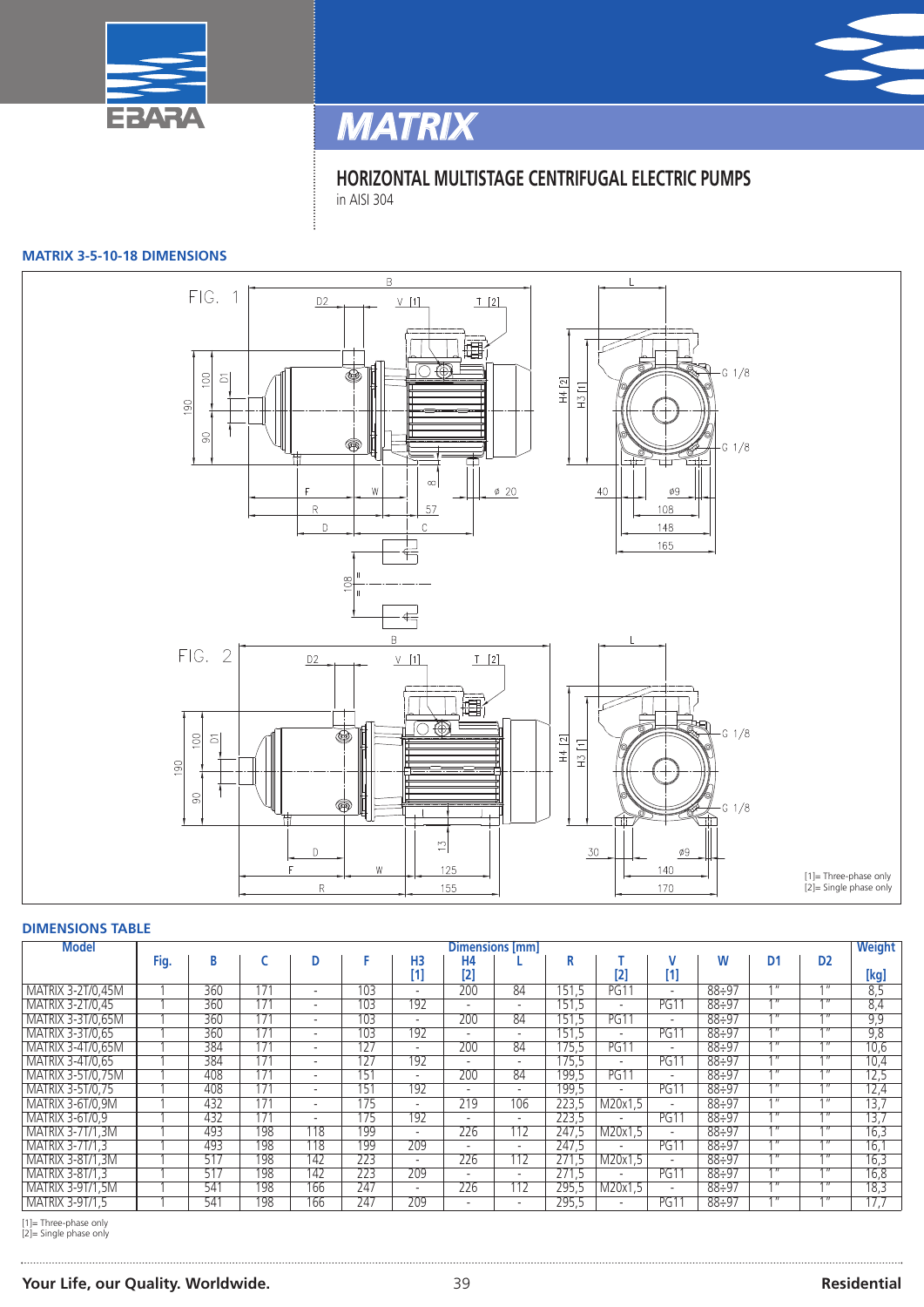



### **HORIZONTAL MULTISTAGE CENTRIFUGAL ELECTRIC PUMPS**

in AISI 304

### **DIMENSIONS TABLE**

| <b>Model</b>              |      |     |                          |                          |                  |                |                          |                |       |                          |                          |               |                                  |                                  | <b>Weight</b> |
|---------------------------|------|-----|--------------------------|--------------------------|------------------|----------------|--------------------------|----------------|-------|--------------------------|--------------------------|---------------|----------------------------------|----------------------------------|---------------|
|                           | Fig. | B   | C                        | D                        | F                | H <sub>3</sub> | <b>H4</b>                |                | R     |                          | v                        | W             | D <sub>1</sub>                   | D <sub>2</sub>                   |               |
|                           |      |     |                          |                          |                  | [1]            | $[2]$                    |                |       | [2]                      | $[1]$                    |               |                                  |                                  | [kg]          |
| MATRIX 5-2T/0 45 M        |      | 360 | 171                      | $\overline{a}$           | 103              |                | 200                      | 84             | 151.5 | PG11                     | $\overline{a}$           | $88 \div 97$  | $\frac{11}{4}$                   | 1 <sup>II</sup>                  | 8,5           |
| MATRIX 5-2T/0.45          |      | 360 | 171                      | $\overline{a}$           | 103              | 192            | $\overline{a}$           | $\overline{a}$ | 151.5 | $\overline{a}$           | <b>PG11</b>              | 88:97         | $1''\frac{1}{4}$                 | 111                              | 8,4           |
| <b>MATRIX 5-3T/0.65 M</b> |      | 360 | 171                      | $\overline{a}$           | 103              |                | 200                      | 84             | 151.5 | PG11                     |                          | 88:97         | $1''\frac{1}{4}$                 | 1 <sup>II</sup>                  | 9,9           |
| MATRIX 5-3T/0.65          |      | 360 | 171                      | $\overline{a}$           | 103              | 192            | $\overline{a}$           | $\overline{a}$ | 151.5 |                          | PG11                     | 88:97         | $1''\frac{1}{4}$                 | 1 <sup>H</sup>                   | 9,8           |
| <b>MATRIX 5-4T/0.9 M</b>  |      | 384 | 171                      | $\overline{a}$           | 127              |                | 219                      | 106            | 175.5 | M20x1.5                  | $\overline{a}$           | $88 \div 97$  | $1''\frac{1}{4}$                 | 1 <sup>II</sup>                  | 12,2          |
| MATRIX 5-4T/0.9           |      | 384 | 171                      | $\overline{a}$           | 127              | 192            | $\overline{a}$           | $\overline{a}$ | 175.5 |                          | <b>PG11</b>              | $88 \div 97$  | $1''\frac{1}{4}$                 | 1 <sup>II</sup>                  | 12,1          |
| <b>MATRIX 5-5T/1.3 M</b>  |      | 445 | 198                      | $\overline{a}$           | 151              |                | 226                      | 112            | 199.5 | M20x1.5                  |                          | 88:97         | $1''\frac{1}{4}$                 | 1 <sup>II</sup>                  | 15,0          |
| <b>MATRIX 5-5T/1.3</b>    |      | 445 | 198                      | $\overline{a}$           | 151              | 209            |                          | $\overline{a}$ | 199,5 |                          | <b>PG11</b>              | 88:97         | $1''\frac{1}{4}$                 | 1 <sup>II</sup>                  | 14,5          |
| <b>MATRIX 5-6T/1.3 M</b>  |      | 469 | 198                      | $\overline{a}$           | 175              |                | 226                      | 112            | 223,5 | M20x1.5                  |                          | 88:97         | $1''\frac{1}{4}$                 | 11                               | 15,2          |
| <b>MATRIX 5-6T/1.3</b>    |      | 469 | 198                      |                          | 175              | 209            |                          | $\overline{a}$ | 223.5 |                          | PG11                     | 88÷97         | $1''\frac{1}{4}$                 | 1 <sup>II</sup>                  | 15,6          |
| MATRIX 5-7T/<br>.5M       |      | 493 | 198                      | 118                      | 199              |                | 226                      | 112            | 247.5 | M20x1,5                  |                          | 88:97         | $1''\frac{1}{4}$                 | 1 <sup>II</sup>                  | 17,2          |
| MATRIX 5-7T/1             |      | 493 | 198                      | 118                      | 199              | 209            |                          | $\overline{a}$ | 247.5 |                          | <b>PG11</b>              | $88 \div 97$  | $1''\frac{1}{4}$                 | 1 <sup>II</sup>                  | 16.6          |
| <b>MATRIX 5-8T/2.2 M</b>  |      | 565 | $\overline{\phantom{a}}$ | 142                      | 223              |                | 231                      | 112            | 325,5 | M20x1.5                  | $\overline{\phantom{a}}$ | 117.5         | $1''\frac{1}{4}$                 | 1 <sup>II</sup>                  | 22,3          |
| <b>MATRIX 5-8T/2.2</b>    |      | 530 | 198                      | 142                      | 223              | 209            |                          | $\overline{a}$ | 271.5 |                          | <b>PG11</b>              | 88:97         | $1''\frac{1}{4}$                 | 1 <sup>II</sup>                  | 18,7          |
| <b>MATRIX 5-9T/2.2 M</b>  | 7    | 589 | $\overline{a}$           | 166                      | 247              |                | 231                      | 112            | 349,5 | M20x1,5                  |                          | 117,5         | $1''\frac{1}{4}$                 | 1 <sup>II</sup>                  | 22,8          |
| <b>MATRIX 5-9T/2.2</b>    |      | 554 | 198                      | 166                      | 247              | 209            | $\overline{a}$           | $\overline{a}$ | 295.5 |                          | PG11                     | $88 \div 97$  | $1''\frac{1}{4}$                 | 1 <sup>II</sup>                  | 18,8          |
| MATRIX 10-2T/0.75 M       |      | 379 | 175                      |                          | 118              |                | 200                      | 84             | 170.5 | <b>PG11</b>              |                          | $92 \div 101$ | $1''\frac{1}{2}$                 | $1''\frac{1}{4}$                 | 11,3          |
| MATRIX 10-2T/0.75         |      | 379 | 175                      | $\overline{a}$           | 118              | 192            |                          |                | 170.5 |                          | <b>PG11</b>              | $92 \div 101$ | $1''\frac{1}{2}$                 | $1''\frac{1}{4}$                 | 11.2          |
| MATRIX 10-3T/1.3 M        |      | 416 | 202                      | $\overline{\phantom{a}}$ | 118              |                | 226                      | 112            | 170.5 | M20x1.5                  | $\overline{\phantom{a}}$ | $92 \div 101$ | $1''\frac{1}{2}$                 | $1''\frac{1}{4}$                 | 14,7          |
| <b>MATRIX 10-3T/1.3</b>   |      | 416 | 202                      | $\overline{a}$           | 118              | 209            | $\overline{a}$           | $\overline{a}$ | 170.5 |                          | PG11                     | $92 \div 101$ | $1''\frac{1}{2}$                 | $1''\frac{1}{4}$                 | 13,9          |
| MATRIX 10-4T/1.5 M        |      | 446 | 202                      | $\overline{a}$           | 148              |                | 226                      | 112            | 200.5 | M20x1.5                  |                          | $92 \div 101$ | $1''\frac{1}{2}$                 | $1''\frac{1}{4}$                 | 15,6          |
| MATRIX 10-4T/1.5          |      | 446 | 202                      | $\overline{a}$           | 148              | 209            | $\overline{a}$           | $\overline{a}$ | 200.5 |                          | <b>PG11</b>              | $92 \div 101$ | $1''\frac{1}{2}$                 | $1''\frac{1}{4}$                 | 15,4          |
| MATRIX 10-5T/2.2 M        |      | 524 |                          | $\overline{a}$           | 178              |                | 231                      | 112            | 284.5 | M20x1.5                  |                          | 121.5         | $1"$ <sup>1</sup> / <sub>2</sub> | $1''\frac{1}{4}$                 | 21,3          |
| MATRIX 10-5T/2.2          |      | 489 | 202                      | $\overline{a}$           | 178              | 209            | $\overline{a}$           | $\overline{a}$ | 230.5 |                          | <b>PG11</b>              | $92 \div 101$ | $1"$ <sup>1</sup> / <sub>2</sub> | $1''\frac{1}{4}$                 | 17,9          |
| MATRIX 10-6T/2.2 M        | 2    | 554 | $\overline{a}$           | 126                      | 208              |                | 231                      | 112            | 314,5 | M20x1.5                  |                          | 121.5         | $1''\frac{1}{2}$                 | $1''\frac{1}{4}$                 | 22,4          |
| MATRIX 10-6T/2.2          |      | 519 | 202                      | 126                      | 208              | 209            |                          | $\blacksquare$ | 260.5 |                          | PG11                     | $92 \div 101$ | $1''\frac{1}{2}$                 | $1''\frac{1}{4}$                 | 18,3          |
| .5M<br>MATRIX 18-2T/      |      | 442 | 205                      | $\overline{\phantom{a}}$ | 141              |                | 226                      | 112            | 196.5 | M20x1.5                  |                          | $95 \div 104$ | 2 <sup>n</sup>                   | $1''\frac{1}{2}$                 | 14,5          |
| <b>MATRIX 18-2T/1.5M</b>  |      | 442 | 205                      |                          | 141              | 209            |                          |                | 196.5 |                          | PG1'                     | $95 \div 104$ | $\overline{2}$ "                 | $1''\frac{1}{2}$                 | 14,3          |
| <b>MATRIX 18-3T/2.2M</b>  | 2    | 490 |                          |                          | $\overline{141}$ |                | 231                      | 112            | 205.5 | M20x1.5                  |                          | 124.5         | $\overline{2}$ "                 | $1''\frac{1}{2}$                 | 20,6          |
| <b>MATRIX 18-3T/2.2</b>   |      | 455 | 205                      | $\overline{a}$           | 141              | 209            | $\overline{\phantom{a}}$ | $\overline{a}$ | 196,5 |                          | PG1                      | $95 \div 104$ | 2 <sup>n</sup>                   | $1"$ <sup>1</sup> / <sub>2</sub> | 17,1          |
| <b>MATRIX 18-4T/3</b>     | 2    | 527 |                          |                          | 178.5            | 214            | $\overline{\phantom{a}}$ |                | 288   |                          | PG13.5                   | 124.5         | 2 <sup>n</sup>                   | $1"$ <sup>1</sup> / <sub>2</sub> | 21,7          |
| <b>MATRIX 18-5T/4</b>     | 2    | 609 |                          | 130.5                    | 216              | 214            |                          |                | 325,5 | $\overline{\phantom{a}}$ | PG13.5                   | 124.5         | 2 <sup>n</sup>                   | $1"$ <sup>1</sup> / <sub>2</sub> | 26,9          |
| <b>MATRIX 18-6T/4</b>     | 2    | 646 |                          | 168                      | 253,5            | 214            |                          |                | 363   |                          | <b>PG13.5</b>            | 124.5         | $\overline{2}$ "                 | $1"$ <sup>1</sup> / <sub>2</sub> | 28,1          |

[1]= Three-phase only [2]= Single phase only

### **MATRIX 3-5-10 SECTIONAL VIEW**

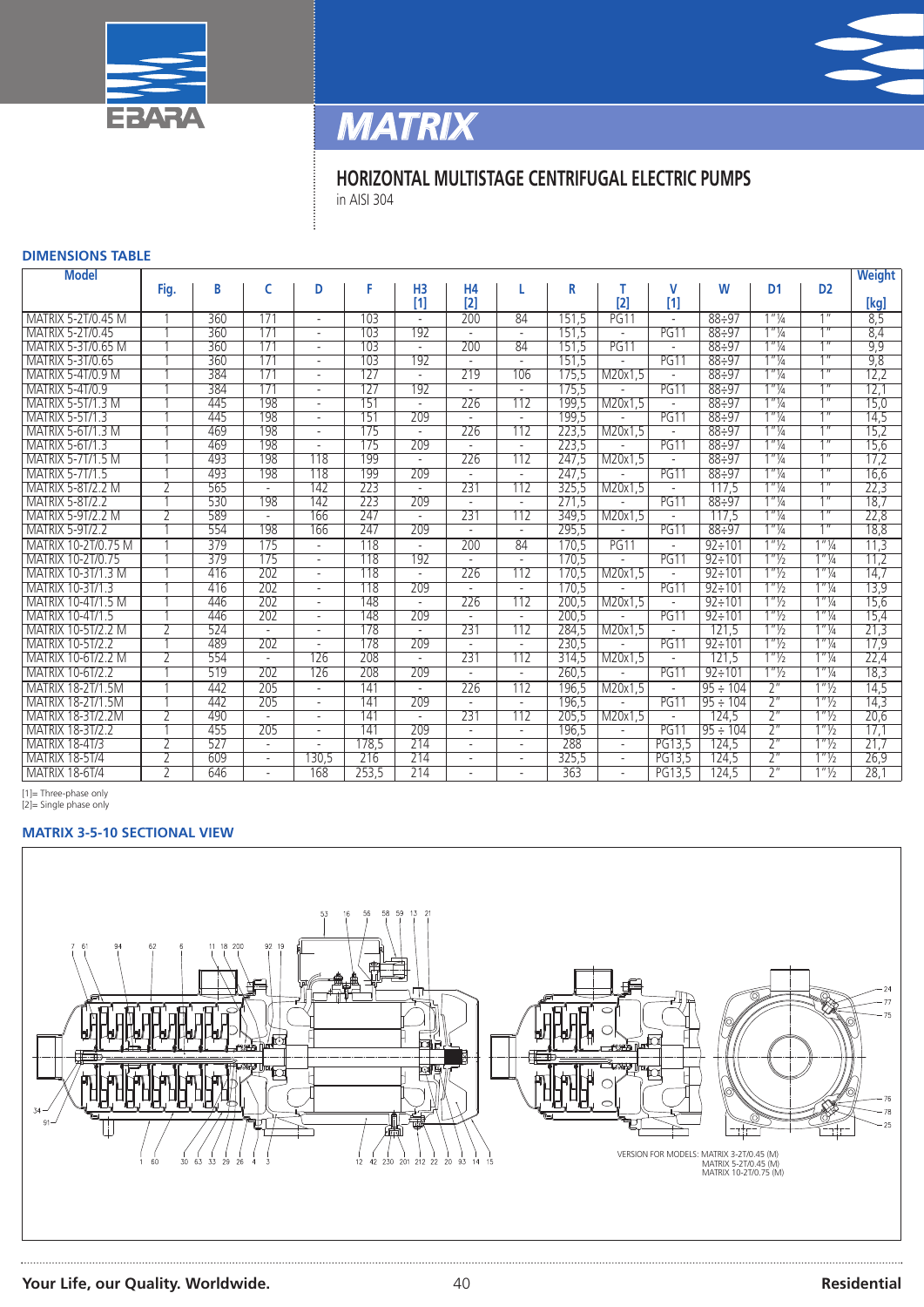



**HORIZONTAL MULTISTAGE CENTRIFUGAL ELECTRIC PUMPS** in AISI 304

### **MATRIX 18 SECTIONAL VIEW**



### **MATERIALS TABLE**

| Ref.            | <b>Name</b>          | <b>Material</b>          | Ref.            | <b>Name</b>                    | <b>Material</b>                       |
|-----------------|----------------------|--------------------------|-----------------|--------------------------------|---------------------------------------|
|                 | Pump body            | EN 1.4301 (AISI 304)     | 26              | O-Ring                         | <b>EPDM</b>                           |
| $\overline{3}$  | Motor support        | Die-cast aluminium       | 29              | Washer                         | EN 1.4301 (AISI 304)                  |
| 4               | Seal housing disc    | EN 1.4301 (AISI 304)     | $\overline{30}$ | <b>Holding ring</b>            | EN 1.4301 (AISI 304)                  |
| 6               | Shaft                | EN 1.4301 (AISI 304)     | $30 - 1/2$      | Shaft casing                   | EN 1.4301 (AISI 304)                  |
|                 | Impeller             | EN 1.4301 (AISI 304)     | 33              | Ring                           | EN 1.4301 (AISI 304)                  |
|                 | Mechanical seal      | Ceramic/Carbon/EPDM      | $\overline{34}$ | Screw                          | EN 1.4301 (AISI 304)                  |
| $1\overline{2}$ | Motor case           |                          | 60              | Intermediate stage             | EN 1.4301 (AISI 304)+PTFE             |
| 13              | Motor cover          | Aluminium                | 61              | Intermediate stage (suction)   | EN 1.4301 (AISI 304)+PTFE             |
| 14              | Fan                  | Polyamide                | 62              | Intermediate stage (bearing)   | EN 1.4301 (AISI 304) + PTFE + Ceramic |
| 15              | Fan cover            | Galvanised Fe P04        | 63              | Intermediate stage (discharge) | $EN$ 1.4301 (AISI 304) + PTFE         |
| $\overline{16}$ | Terminal box         |                          | 75              | Washer                         | EN 1.4301 (AISI 304)                  |
| 17              | Terminal box cover   | Aluminium                | 76              | Washer                         | EN 1.4301 (AISI 304)                  |
| $\overline{18}$ | Spray protector ring | <b>NBR</b>               | 77              | O-Ring                         | <b>EPDM</b>                           |
| 19              | Bearing (pump side)  | $\overline{\phantom{0}}$ | 78              | O-Ring                         | EPDM                                  |
| 20              | Bearing (motor side) |                          | 91              | Shaft washer                   | EN 1.4301 (AISI 304)                  |
| $\overline{21}$ | Adjusting ring       | Steel C70                | 92              | Sealing ring                   |                                       |
| $\overline{22}$ | Tie-rod              | Galvanised Fe 42         | 93              | Sealing ring                   |                                       |
| 24              | Filler cap           | EN 1.4301 (AISI 304)     | 94              | Guide bush                     | WC - Tungsten carbide                 |
| 25              | Drain plug           | EN 1.4301 (AISI 304)     | 200             | Screw (pump body)              | EN 1.4301 (AISI 304)                  |

### **MECHANICAL SEAL MATERIALS TABLE**



| Ref. | <b>Name</b>     | <b>Material</b>      |
|------|-----------------|----------------------|
|      | Fixed part      | Ceramic              |
|      | Rotating part   | Carbon               |
|      | Gasket          | <b>EPDM</b>          |
|      | Diaphragm       | <b>FPDM</b>          |
|      | Spring          | EN 1.4402 (AISI 316) |
|      | Structure/frame | EN 1.4402 (AISI 316) |
|      | Retainer ring   | EN 1.4402 (AISI 316) |